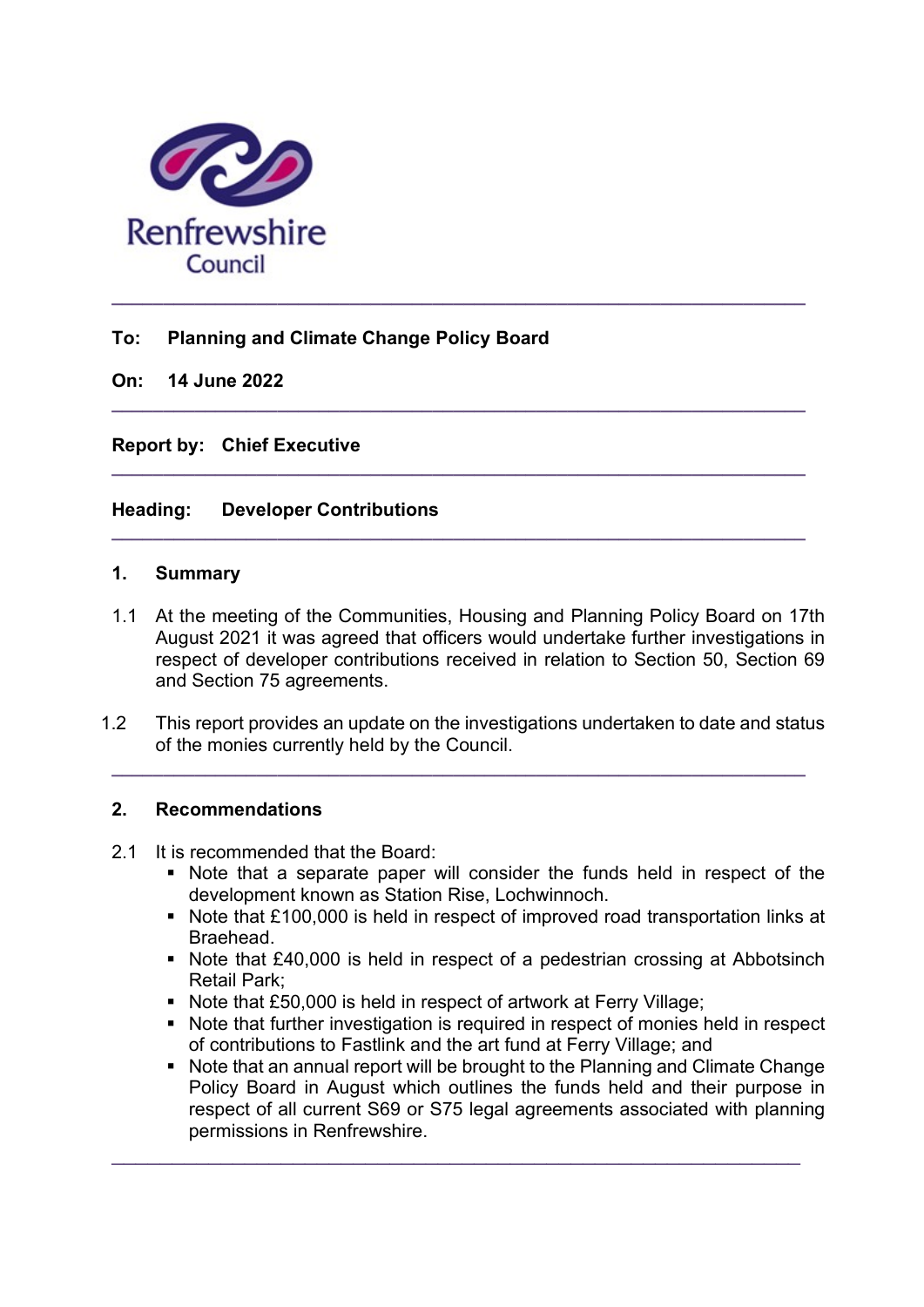## 3. Background

- 3.1 At the meeting of Council on 13 May 2021, a motion was carried which instructed Officers to expedite confirmation of the legal status of monies received in respect of a Section 50 agreement. The Section 50 agreement in question relates to a planning application which was approved at Station Rise, Lochwinnoch.
- 3.2 In addition, Council also requested that a Report be prepared in respect of other monies which the Council have received in respect of other such agreements relating to planning applications.
- 3.3 At the meeting of the Communities, Housing and Planning Policy Board on 17<sup>th</sup> August 2021, a report was presented which detailed monies currently held by the Council, however it explained that further investigation was required in respect of some of the monies involved to clarify the status and purpose of the funds concerned.

### 4. Monies Held

4.1 Officers have sought to investigate the monies which are currently held by the Council and the details are noted below.

#### Section 50, Station Rise, Lochwinnoch

- 4.2 As noted above, £44,000 is currently held in respect of the Section 50 agreement which relates to planning application 90/0661/PP, known as the Station Rise development.
- 4.3 The consideration and allocation of the £44,000 is subject to a separate paper to be considered by the Communities, Housing and Planning Policy Board.

#### S69 Renfrew - Kings Inch Road/Ferry Road/Meadowside Street/Neil Street, Renfrew

- 4.4 Planning application 02/0660/PP relates to the erection of residential development with ancillary retail and restaurants (in principle) at Kings Inch Road/Ferry Road/Meadowside Street/Neil Street, Renfrew.
- 4.5 As previously reported, a legal agreement relating to the development included an obligation for the applicant to contribute towards rail halts and similar transport related infrastructure. As a result of uncertainty over the timing, routing and funding of such infrastructure, the infrastructure in question has never come forward.
- 4.6 The obligation was discharged following payment of the sum of £100,000 to Renfrewshire Council and the variation of the associated legal agreement.
- 4.7 The varied legal agreement noted the payment of £100,000 as an infrastructure contribution to facilitate and improve road transportation links to the development.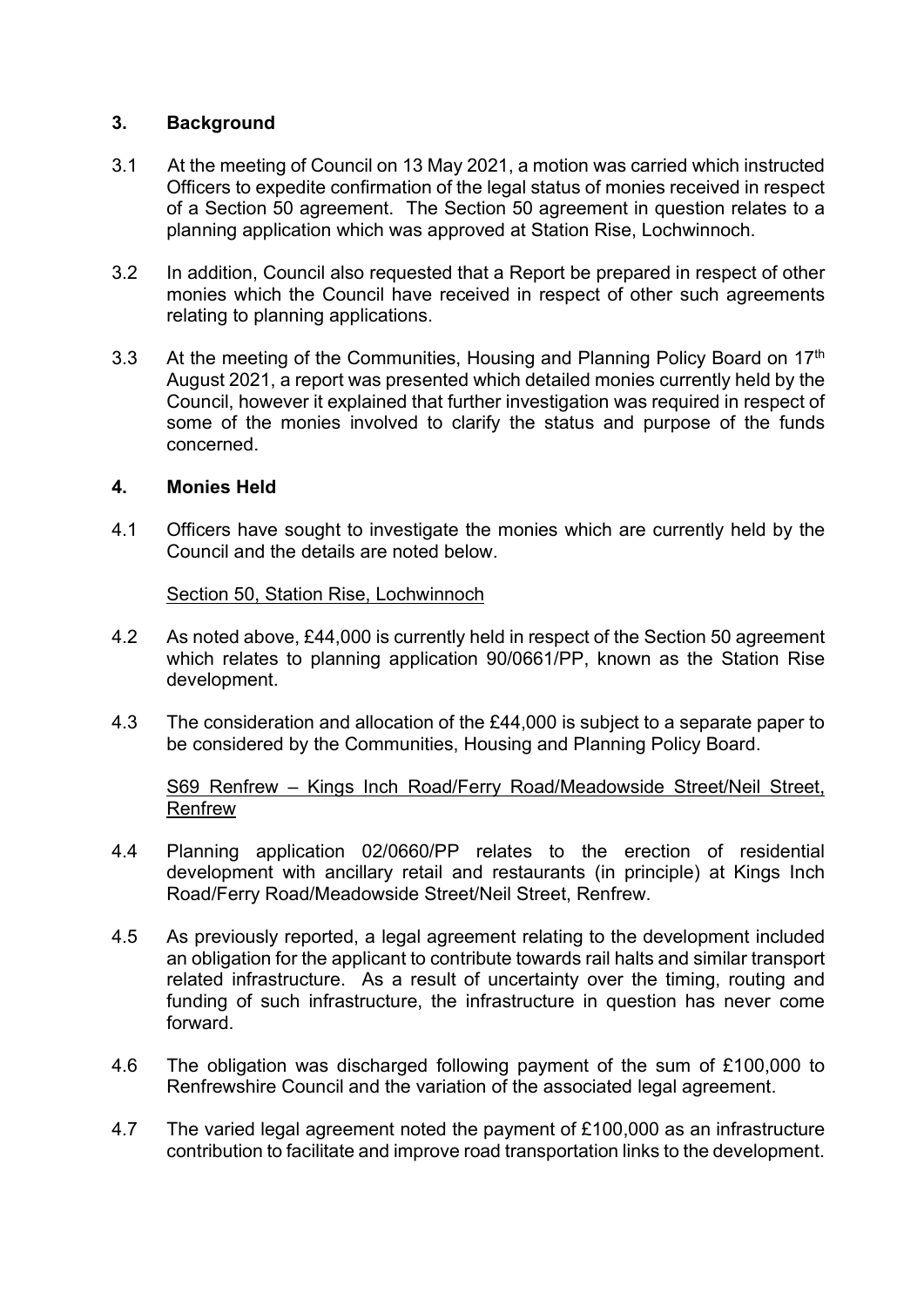- 4.8 To date this money is held by the Council. There are no restrictions in terms of when this money requires to be expended.
- 4.9 Environment and Infrastructure have been made aware of the monies to ensure a suitable project(s) comes forward. Details of the proposal to utilise these monies will be brought back to the relevant Board in due course.

#### Fastlink Contributions

- 4.10 Various planning applications have related to developments at King Inch Road, and Ferry Village, Renfrew with a number of applications agreeing to a financial contribution towards the bus rapid transit system known as Fastlink.
- 4.11 The contributions in question were secured via S69 or S75 legal agreements
- 4.12 As previously reported £26,000 has been received in respect of Fastlink in connection with various planning applications at King Inch Road, and Ferry Village, Renfrew.
- 4.13 It should be noted that the Proposed Local Development Plan no longer requires planning applications to contribute to Fastlink as the proposal is no longer being progressed.
- 4.14 Following the Developer Contributions Report which was considered at the Communities, Housing and Planning Policy Board in August 2021, further investigation have been undertaken in order to identify applicants, understand the terms of the agreements in question and confirm the legal status of the monies received.
- 4.15 The further investigations undertaken have not yet been concluded and, in this regard, it is proposed that the ongoing investigations continue to clarify matters in respect of the monies received. It is hoped that we will be able to provide an update at the next meeting of the Communities, Housing and Planning Policy Board.

#### S69 Abbotsinch Retail Park

- 4.16 A Section 69 agreement secured funds of £40,000 in respect of a planning application at Abbotsinch Retail Park.
- 4.17 Upon further investigation, it has been confirmed that the £40,000 was received in respect of planning application 16/0878/PP which concerned the erection of non-food retail warehouse with associated car parking and servicing (Amendment to Planning Consent 16/0355/PP to include a free-standing building, amended floorspace layout and alterations to external parking and servicing layout) at Abbotsinch Retail Park.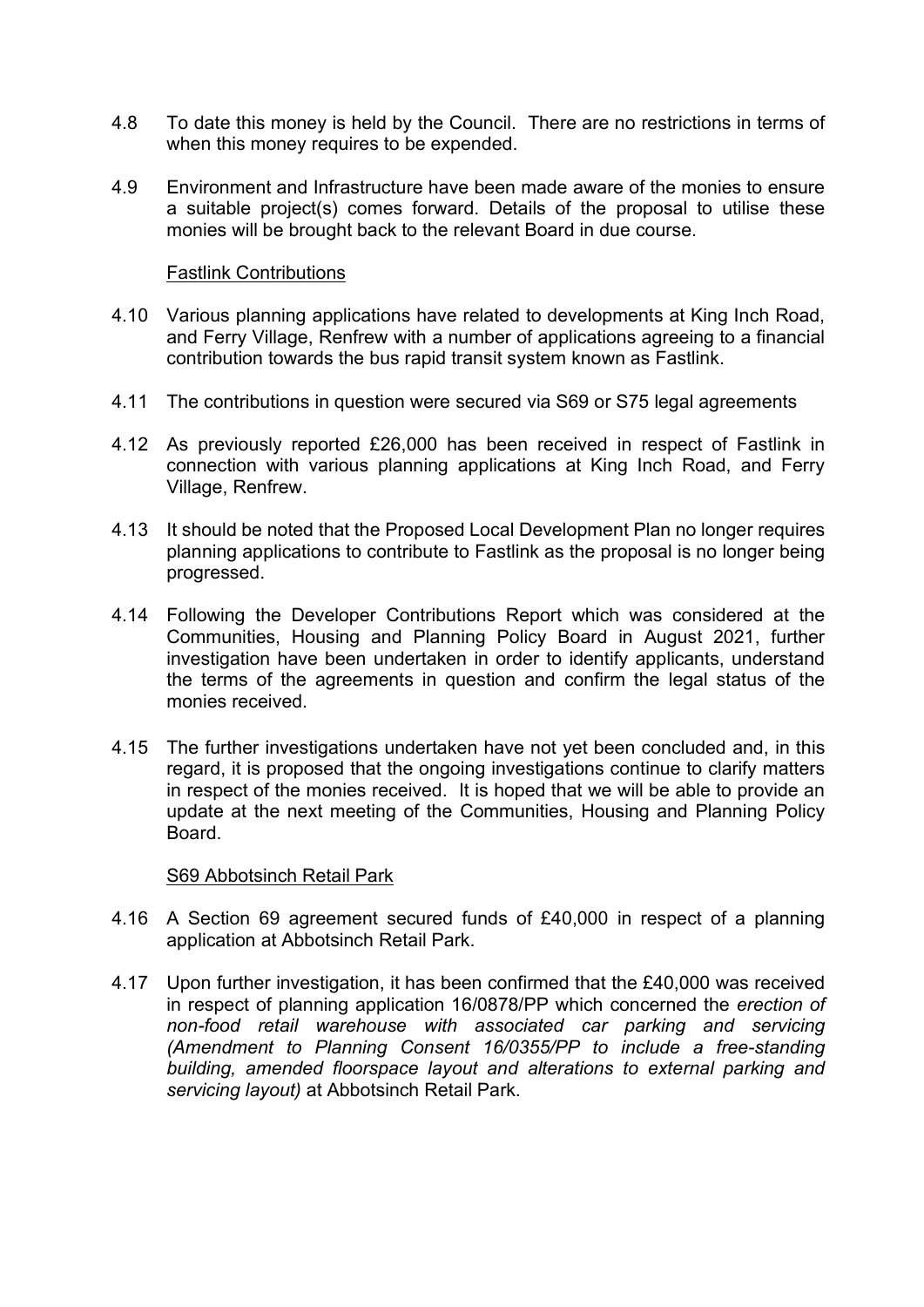- 4.18 The funds received relate to a sustainable transport contribution and more specifically require to be used towards the installation of a pedestrian crossing on Renfrew Road so as to facilitate pedestrian access to the application site from the bus stop on Renfrew Road.
- 4.19 The Section 69 agreement requires that the funds in question are returned should they not be expended 10 years after their receipt. The funds in question therefore require to be spent by  $1<sup>st</sup>$  June 2027.
- 4.20 In light of the above, planning officers will now liaise with colleagues in Environment and Infrastructure in order to progress the spend of the contribution in line with the terms of the agreement.

#### S75 Ferry Village, Renfrew

- 4.21 A Section 75 agreement in connection with the Ferry Village development provided £292,250 in respect of upgrades to local primary schools and an art fund.
- 4.22 The upgrades to the respective schools have been completed leaving £50,000 remaining unspent.
- 4.23 The unspent £50,000 relates to an art fund and this money is currently held by the Council.
- 4.24 We are currently seeking further advice in relation to the funds held however it is the intention to liaise with colleagues in Marketing and Communications with a view to commissioning a piece of artwork following a public competition which could be sited in or around Ferry Village.

### 5. Future Monitoring

- 5.1 In order to keep members updated on the developer contributions held by Renfrewshire Council, as previously agreed, an annual report on such matters be brought to the Planning and Climate Change Policy Board.
- 5.2 The proposed report will outline the monies received that year, funds held and the purposes of the funds.
- 5.3 It is intended that the next annual report will be considered at the August 2022 meeting of the Planning and Climate Change Policy Board.

## 6. Conclusion

- 6.1 Funds are currently held by Renfrewshire Council in respect of the following developments:
	- £100,000 in respect of improved road links to Braehead Shopping Centre;
	- £40,000 in respect of a pedestrian crossing at Abbotsinch Retail Park;
	- £50,000 in respect of an art fund at Ferry Village; and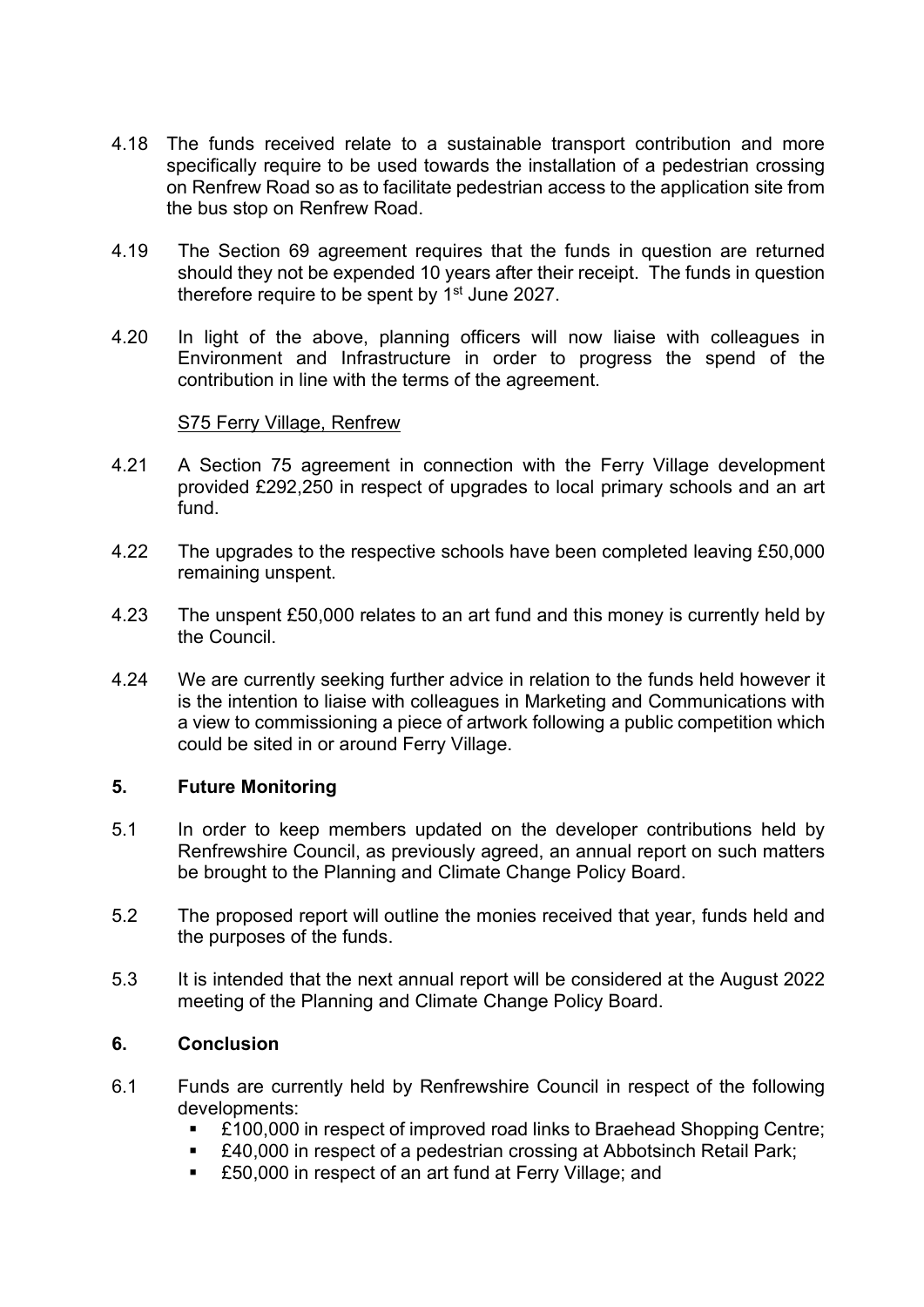- £26,000 in respect of various developments contributing towards Fastlink.
- 6.2 Further investigation requires to be undertaken in respect of the monies held in respect of Fastlink contributions (£26,000) and the art fund at Ferry Village (£50,000). A further report will be brought to Communities, Housing and Planning Policy Board to provide clarification on the position of the funds in question.
- 6.3 An annual report will be brought to the Planning and Climate Change Policy Board which outlines the funds held with Renfrewshire Council in respect of planning obligations and their purpose.

 $\_$  ,  $\_$  ,  $\_$  ,  $\_$  ,  $\_$  ,  $\_$  ,  $\_$  ,  $\_$  ,  $\_$  ,  $\_$  ,  $\_$  ,  $\_$  ,  $\_$  ,  $\_$  ,  $\_$  ,  $\_$  ,  $\_$  ,  $\_$  ,  $\_$ 

#### Implications of the Report

- 1. Financial monies should be released to the appropriate service as required to meet the obligations set out in the associated legal agreement or returned to the applicant where applicable.
- 2. HR & Organisational Development None.
- 3. Community/Council Planning None.
- 4. Legal the obligation as stated in respective Section 50 agreement relating to planning application (90/0661/PP) will be required to be discharged.

In addition, obligations relating to other legal agreements will also require to be discharged or varied where monies have been spent, returned or agreement is reached to repurpose the funds.

- 5. Property/Assets None.
- 6. Information Technology None.
- 7. Equality & Human Rights The Recommendations contained within this report have been assessed in relation to their impact on equalities and human rights. No negative impacts on equality groups or potential for infringement of individuals' human rights have been identified arising from the recommendations contained in the report
- 8. Health & Safety None.
- 9. Procurement None.
- 10. Risk None.
- 11. Privacy Impact None.
- 12. Cosla Policy Position None.
- 13. Climate Risk N/A.